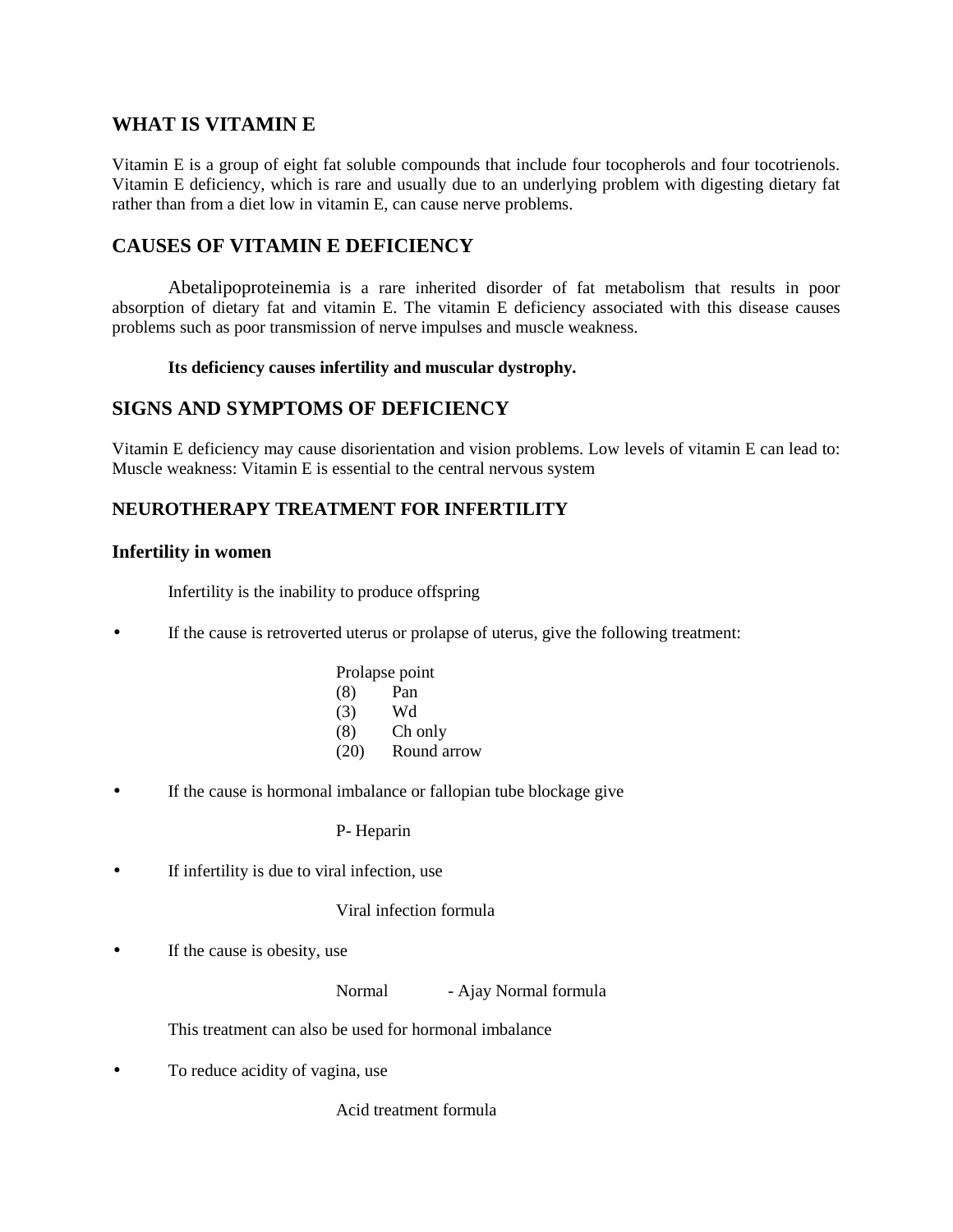- For treating psychological problems, give the following treatment
	- (8) Medulla
	- (6) Gas I
	- (6) Adr
- If infertility is due to hypothyroidism, give the following treatment for 30 days for first 15 day

| For first 15 days | (4)      | Ku          |  |
|-------------------|----------|-------------|--|
|                   | (6)      | Medulla     |  |
|                   | (4)      | Thyroid (P) |  |
|                   | (4)      | Lt Ov       |  |
| For next 15 days  | (4)      | Ku          |  |
|                   | (6)      | Medulla     |  |
|                   | (4)      | Thyroid (P) |  |
|                   | <b>4</b> | Rt Ov       |  |

• For infertility due to ovarian problems, the treatment is

| (6)  | Rt Ov       |
|------|-------------|
| (6)  | Lt $Ov$     |
| (8)  | Ch only     |
| (20) | Round arrow |

If infertility is due to hereditary causes, use

Genes treatment formula

• If infertility is due to any injury, give

T-Heparin

- If a lady is not getting pregnancy due to low body temperature, the following treatment may be given
	- (8) Pan (6) Wd
	- (8) Ch only
	- (20) Round arrow
- If infertility is due to autoantibodies, it becomes as autoimmune disorders

### **Infertility in men**

A variety of endocrine, vascular, neurologic and psychiatric disease disrupt normal sexual and reproductive function in men.

If testes are injured or pressed due to any accident, give,